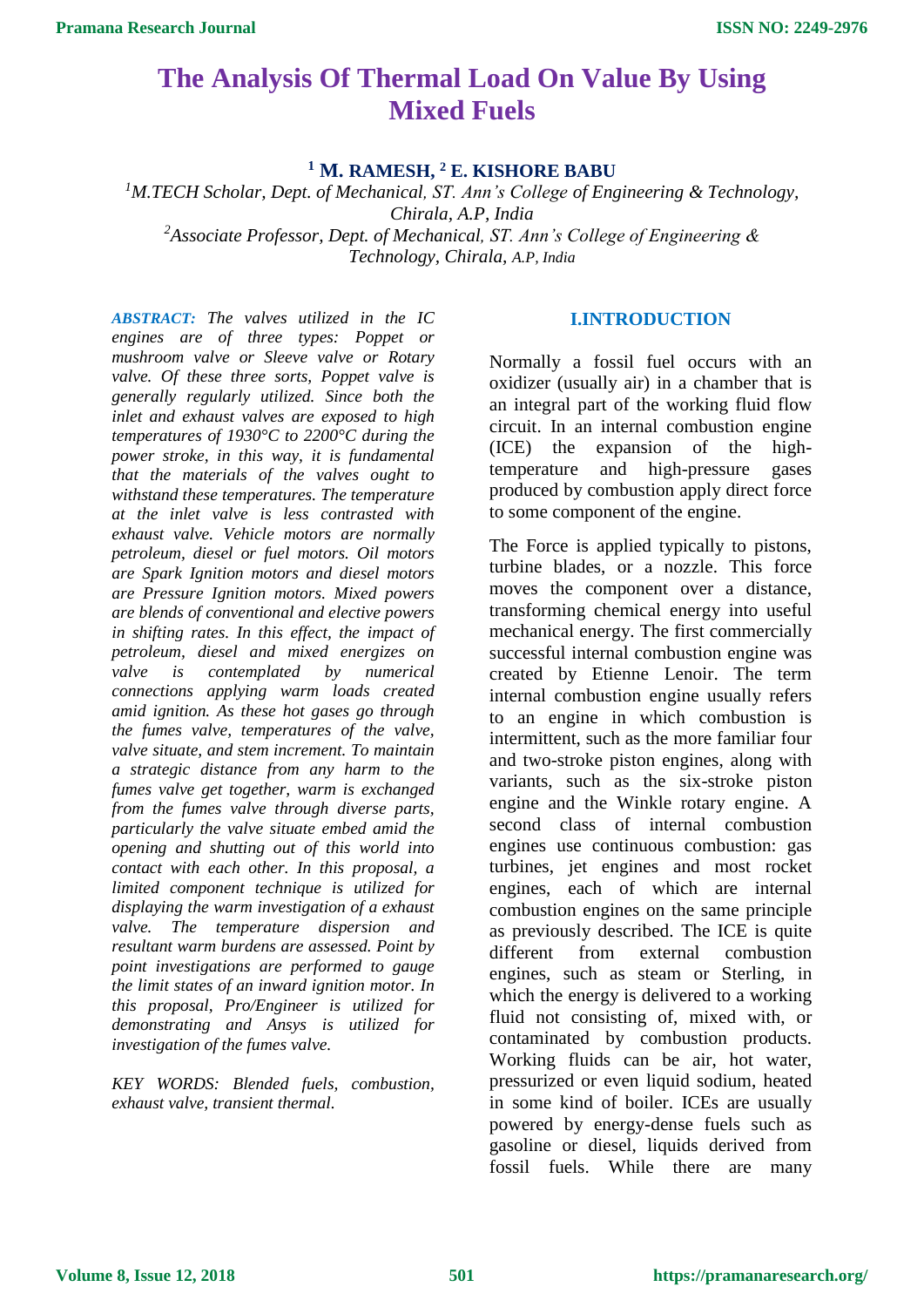stationary applications, most ICEs are used in mobile applications and are the dominant power supply for cars, aircraft, and boats.

It is well known that fuel cells operate a chemical reaction which produces electricity and heat making use of the chemical energy of a reluctant agent. The fuel cell modelled in this paper belongs to the polymeric membrane family (PEM) with a nominal power. Fuel cell technology is under development for a range of applications including large scale power generation (MW range), distributed generation of heat and electricity at load centres. The low operating temperature fuel cells such as those based on polymer electrolyte membrane (PEMFC) have rapid start-up and shut-down cycles, excellent load following capability and are ideal for small stationary, portable power and transport applications. However, the downside is the stringent requirements on construction materials, the slow start-up & shut-down time (several hours), limited capability for thermal cycling, significant thermal shielding to avoid heat losses, dissipation of heat if not required, and electrical, thermal load demand management versus operating temperature control. Most fuel cells invariably use gaseous or liquid fuels. A fuel cell technology which has attracted attention only recently (the direct carbon fuel cell) uses solid fuel (carbon) and converts the chemical energy in the carbon to electricity through its direct participation in the fuel cell reactions and electrochemical oxidation.

### **II. LITERATURE SURVEY**

A poppet valve or a mushroom valve is used to control the timing and quantity of gas or vapour flow into an engine. It consists of a hole, usually round or oval, and a tapered plug, usually a disk shape on the end of a shaft also called a valve stem. The portion of the hole where the plug meets with it is referred as the 'seat' or 'valve seat'. The shaft guides the plug portion by sliding through a valve guide. A pressure differential helps to seal the valve in exhaust applications and in intake valves a pressure differential helps open it. From 1770s James Watt used them on his steam engines for the first time. The first successful sleeve valve was patented by Charles Yale Knight, and used twin alternating sliding sleeves. It was used in some luxury automobiles, notably Willys, Daimler, Mercedes- Benz, Minerva, Panhard, Peugeot and AvionsVoisin. The higher oil consumption was heavily outweighed by the quietness of running and the very high mileages without servicing. Early poppet-valve systems required decarbonisation at very low mileages.

The Burt-McCollum sleeve valve was named for the two inventors that applied for similar patents within a few weeks of each other, the Burt system was an open sleeve type, driven from the crankshaft side, while the McCollum design had a sleeve in the head and upper part of the cylinder, and a more complex port arrangement (Source: 'Torque Meter' Magazine, AEHS). The design that entered production was more 'Burt' than 'McCollum,' and was used by the Scottish company Argyll for its cars, and later was adopted by Bristol for its radial aircraft engines, used a single sleeve which rotated around a timing axle set at 90 degrees to the cylinder axis. Mechanically simpler and more rugged, the Burt- McCollum valve had the additional advantage of reducing oil consumption (compared to other sleeve valve designs), while retaining the combustion chambers and big, uncluttered, porting area possible in the Knight system.

A small number of designs used a "cuff" sleeve in the cylinder head instead of the cylinder proper, providing a more "classic" layout compared to traditional poppet valve engines. This design also had the advantage of not having the piston within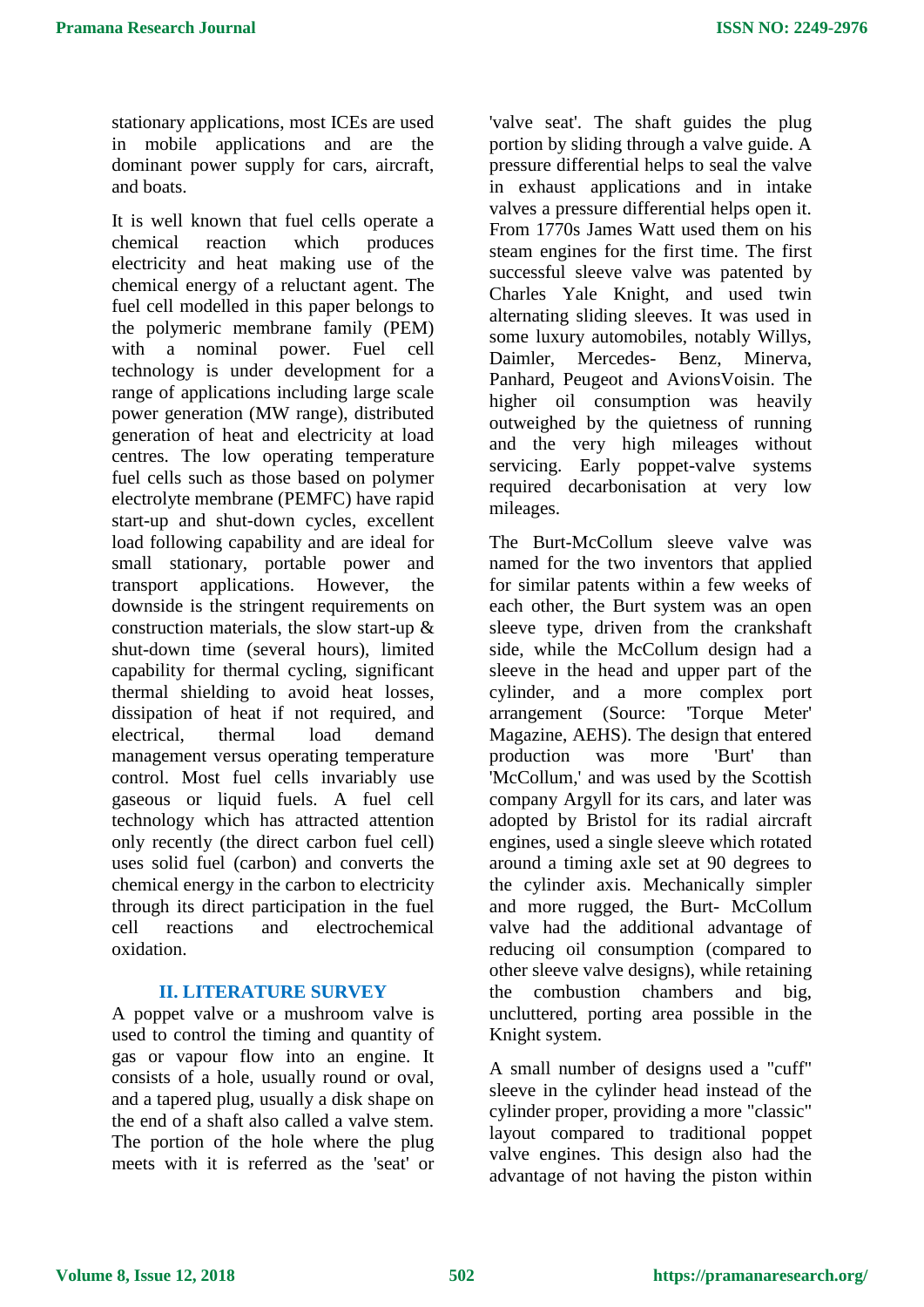the sleeve, although in practice this appears to have had little practical value. On the downside, this arrangement limited the size of the ports to that of the cylinder head, whereas in-cylinder sleeves could have much larger port. Biodiesel is a form of diesel fuel manufactured from vegetable oils, animal fats, or recycled restaurant greases by Trans esterification. It is safe, biodegradable, and produces less air pollutants than petroleum-based diesel. y - Duty Diesel Engine the different failure modes affecting the valve failure are discussed. The combination of impact and sliding during the valve closing can lead to valve seat wear. The deposits formed on an exhaust valve are due to the reaction of fuel-borne contaminants and lubricating oil during combustion as well as the reaction of combustion products with valve materials.

The build-up of deposits on the valve face and seat can have an insulating effect that slows cooling and makes the valve run hot and therefore valves can lead to hot corrosion. Another failure mode of valves is fatigue, which may cause the valve to break. Valves usually fail as a result of different failure modes like fatigue, corrosion, wearing and impact which are explained above. The reason for a valve failure may be one of the above explained failure modes or some sort of combination of them. In order to see that combination a failed exhaust valve is examined. It is possible to bring forward following conclusions from the theories well-known and failure modes discussed above. The fractures on the failed valve were observed around the impact area at the table of the failed exhaust valve. Impact area of the valve is exposed to maximum mechanical forces and stresses.

Homogeneous charge compression ignition (HCCI's) auto ignition event is highly sensitive to temperature. The simplest temperature control method uses resistance heaters to vary the inlet temperature, but this approach is too slow to change on a cycle-to-cycle frequency. Another technique is fast thermal management (FTM). It is accomplished by varying the intake charge temperature by mixing hot and cold air streams. It is fast enough to allow cycle-tocycle control. It is also expensive to implement and has limited bandwidth associated with actuator energy. Exhaust gas is very hot if retained or re-inducted from the previous combustion cycle or cool if recirculated through the intake as in conventional systems. The exhaust has dual effects on HCCI combustion. It dilutes the fresh charge, delaying ignition and reducing the chemical energy and engine output. Hot combustion products conversely increase gas temperature in the cylinder and advance ignition. Control of combustion timing HCCI engines using EGR has been shown experimentally.

#### **III. RELATED WORK**

Homogeneous charge compression ignition (HCCI) is a form of [internal](https://en.wikipedia.org/wiki/Internal_combustion_engine)  [combustion](https://en.wikipedia.org/wiki/Internal_combustion_engine) in which wellmixed [fuel](https://en.wikipedia.org/wiki/Fuel) and [oxidizer](https://en.wikipedia.org/wiki/Oxidizer) (typically air) are compressed to the point of auto-ignition. As in other forms of [combustion,](https://en.wikipedia.org/wiki/Combustion) this [exothermic reaction](https://en.wikipedia.org/wiki/Exothermic_reaction) releases energy that can be transformed in an engine into [work](https://en.wikipedia.org/wiki/Work_(thermodynamics)) and heat. HCCI combines characteristics of conventional [gasoline](https://en.wikipedia.org/wiki/Gasoline_engine)  [engine](https://en.wikipedia.org/wiki/Gasoline_engine) and [diesel engines.](https://en.wikipedia.org/wiki/Diesel_engine) Gasoline engines combine homogeneous  $charge (HC)$  with [spark ignition](https://en.wikipedia.org/wiki/Spark_ignition)  $(SI)$ , abbreviated as HCSI. Diesel engines combine [stratified charge](https://en.wikipedia.org/wiki/Stratified_charge) (SC) with [compression ignition](https://en.wikipedia.org/wiki/Compression_ignition) (CI), abbreviated as SCCI.As in HCSI, HCCI injects fuel during the intake stroke. However, rather than using an electric discharge (spark) to ignite a portion of the mixture, HCCI raises density and temperature by compression until the entire mixture reacts spontaneously.

Stratified charge compression ignition also relies on temperature and density increase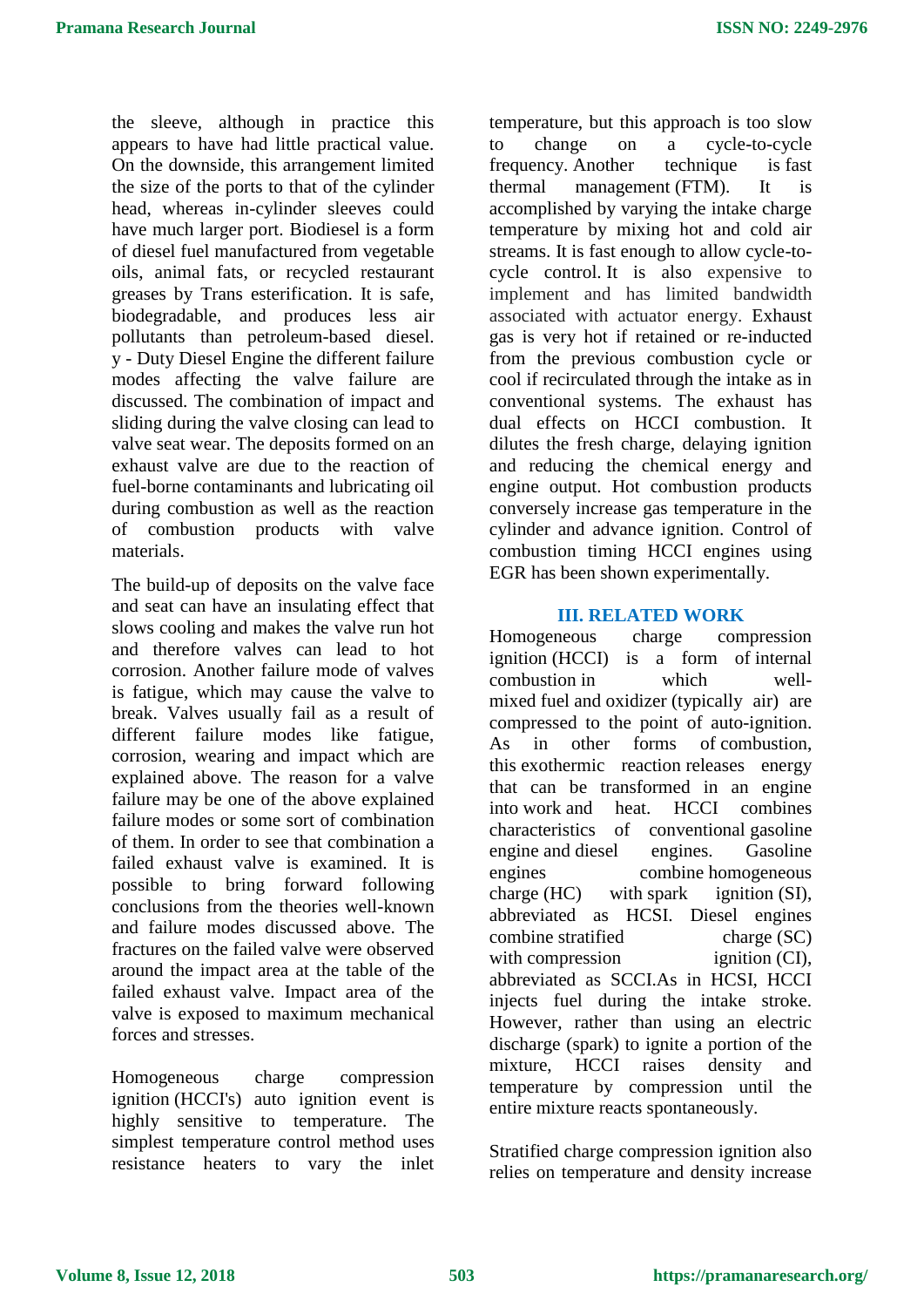resulting from compression. However, it injects fuel later, during the compression stroke. Combustion occurs at the boundary of the fuel and air, producing higher emissions, but allowing a [leaner](https://en.wikipedia.org/wiki/Lean_burn) and higher compression burn, producing greater efficiency. [Controlling](https://en.wikipedia.org/wiki/Control_theory) HCCI requires microprocessor control and physical understanding of the ignition process. HCCI designs achieve gasoline engine-like emissions with diesel enginelike efficiency. HCCI engines achieve extremely low levels of Nitrogen oxide emissions (NO x) without a catalytic [converter.](https://en.wikipedia.org/wiki/Catalytic_converter) Unburned hydrocarbon and carbon monoxide emissions still require treatment to meet [automotive emission](https://en.wikipedia.org/wiki/Automobile_emissions_control)  [regulations.](https://en.wikipedia.org/wiki/Automobile_emissions_control)

Recent research has shown that the hybrid fuels combining different reactivity's (such as gasoline and diesel) can help in controlling HCCI ignition and burn rates. RCCI or Reactivity Controlled Compression Ignition has been demonstrated to provide highly efficient, low emissions operation over wide load and speed ranges HCCI engines have a long history, even though HCCI has not been as widely implemented as spark ignition or diesel injection. It is essentially an [Otto combustion cycle.](https://en.wikipedia.org/wiki/Otto_cycle) HCCI was popular before electronic [spark](https://en.wikipedia.org/wiki/Ignition_system)  [ignition](https://en.wikipedia.org/wiki/Ignition_system) was used. One example is the [hot](https://en.wikipedia.org/wiki/Hot_bulb_engine)[bulb engine](https://en.wikipedia.org/wiki/Hot_bulb_engine) which used a hot vaporization chamber to help mix fuel with air. The extra heat combined with compression induced the conditions for combustion. Another example is the ["diesel" model](https://en.wikipedia.org/wiki/Carbureted_compression_ignition_model_engine)  [aircraft engine.](https://en.wikipedia.org/wiki/Carbureted_compression_ignition_model_engine)

HCCI is more difficult to control than other combustion engines, such as SI and diesel. In a typical [gasoline engine,](https://en.wikipedia.org/wiki/Gasoline_engine) a spark is used to ignite the pre-mixed fuel and air. In [Diesel engines,](https://en.wikipedia.org/wiki/Diesel_engines) combustion begins when the fuel is injected into precompressed air. In both cases, combustion timing is explicitly controlled. In an HCCI engine, however, the homogeneous

mixture of fuel and air is compressed and combustion begins whenever sufficient pressure and temperature are reached. This means that no well-defined combustion initiator provides direct control. Engines must be designed so that ignition conditions occur at the desired timing. Two compression ratios are significant. The [geometric compression ratio](https://en.wikipedia.org/w/index.php?title=Geometric_compression_ratio&action=edit&redlink=1) can be changed with a movable plunger at the top of the [cylinder head.](https://en.wikipedia.org/wiki/Cylinder_head) This system is used in diesel [model aircraft engines.](https://en.wikipedia.org/wiki/Model_engine) The [effective](https://en.wikipedia.org/w/index.php?title=Effective_compression_ratio&action=edit&redlink=1)  [compression ratio](https://en.wikipedia.org/w/index.php?title=Effective_compression_ratio&action=edit&redlink=1) can be reduced from the geometric ratio by closing the intake valve either very late or very early with [variable](https://en.wikipedia.org/wiki/Variable_valve_actuation)  [valve actuation](https://en.wikipedia.org/wiki/Variable_valve_actuation) [\(variable valve timing](https://en.wikipedia.org/wiki/Variable_valve_timing) that enables the [Miller cycle\)](https://en.wikipedia.org/wiki/Miller_cycle). Both approaches require energy to achieve fast response. Additionally, implementation is expensive, but is effective. The effect of compression ratio on HCCI combustion has also been studied extensively.

# **IV. THERMAL ANYS ON VALAVE USING MIXED FUELS**

The most common modern fuels are made up of hydrocarbons and are derived mostly from fossil fuels (petroleum). Fossil fuels include diesel fuel, gasoline and petroleum gas, and the rarer use of propane. Except for the fuel delivery components, most internal combustion engines that are designed for gasoline use can run on natural gas or liquefied petroleum gases without major modifications. Large diesels can run with air mixed with gases and a pilot diesel fuel ignition injection. Liquid and gaseous biofuels, such as soybean oil), ethanol and biodiesel (a form of diesel fuel that is produced from crops that yield triglycerides such can also be used. Engines with appropriate modifications can also run on hydrogen gas, wood gas, or charcoal gas, as well as from so-called producer gas made from other convenient biomass. Recently, experiments have been made with using powdered solid fuels, such as the magnesium injection cycle.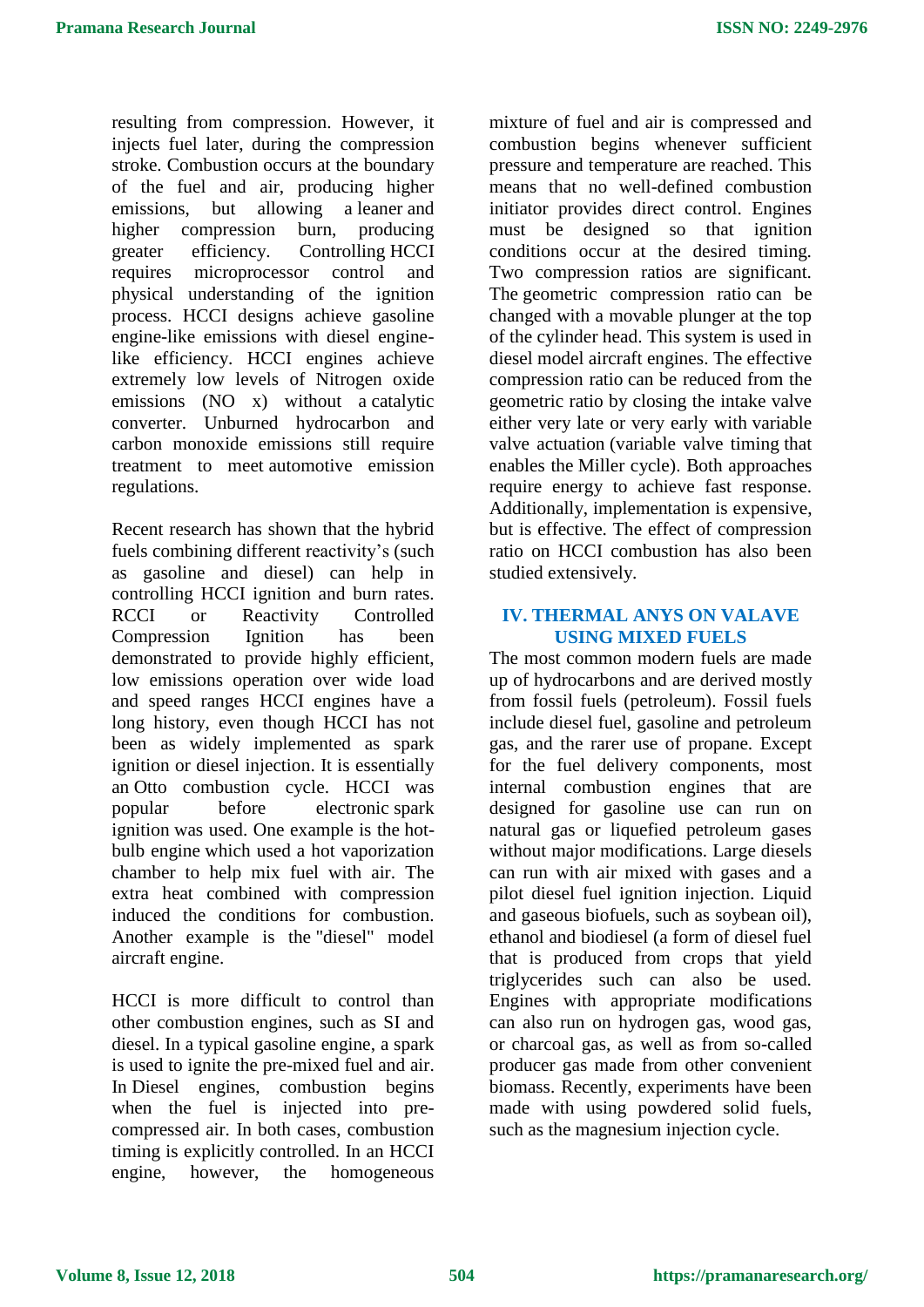ANSYS is general-purpose finite element analysis (FEA) software package. Finite Element Analysis is a numerical method of deconstructing a complex system into very small pieces (of user- designated size) called elements. The software implements equations that govern the behavior of these elements and solves them all; creating a comprehensive explanation of how the system acts as a whole. These results then can be presented in tabulated or graphical forms. This type of analysis is typically used for the design and optimization of a system far too complex to analyses by hand. Systems that may fit into this category are too complex due to their geometry, scale, or governing equations. ANSYS is the standard FEA teaching tool within the Mechanical Engineering Department at many colleges. ANSYS is also used in Civil and Electrical Engineering, as well as the Physics and Chemistry departments. ANSYS provides a cost-effective way to explore the performance of products or processes in a virtual environment. This type of product development is termed virtual prototyping.

Internal combustion engines such as reciprocating internal combustion engines produce air pollution emissions, due to incomplete combustion of carbonaceous fuel. The main derivatives of the process are carbon dioxide CO 2, water and some soot also called particulate matter (PM). The effects of inhaling particulate matter have been studied in humans and animals and include asthma, lung cancer, cardiovascular issues, and premature death. There are, however, some additional products of the combustion process that include nitrogen oxides and sulfur and some uncombusted hydrocarbons, depending on the operating conditions and the fuel-air ratio. Not all of the fuel is completely consumed by the combustion process; a small amount of fuel is present after combustion, and some of it reacts to form oxygenates, such as formaldehyde or acetaldehyde, or hydrocarbons not

originally present in the input fuel mixture. Incomplete combustion usually results from insufficient oxygen to achieve the perfect stoichiometric ratio. The flame is "quenched" by the relatively cool cylinder walls, leaving behind unreached fuel that is expelled with the exhaust. When running at lower speeds, quenching is commonly observed in diesel (compression ignition) engines that run on natural gas. Quenching reduces efficiency and increases knocking, sometimes causing the engine to stall. Incomplete combustion also leads to the production of carbon monoxide (CO). Further chemicals released are benzene and 1, 3-butadiene that are also hazardous air pollutants.

Significant contributions to noise pollution are made by internal combustion engines. Automobile and truck traffic operating on highways and street systems produce noise, as do aircraft flights due to jet noise, particularly supersonic capable aircraft. Rocket engines create the most intense noise. Idling Internal combustion engines continue to consume fuel and emit pollutants when idling so it is desirable to keep periods of idling to a minimum. Many bus companies now instruct drivers to switch off the engine when the bus is waiting at a terminus.



**FIG. 1: TRANSIENT RESPONSE OF VALVE SEAT – EN21-4 STEEL**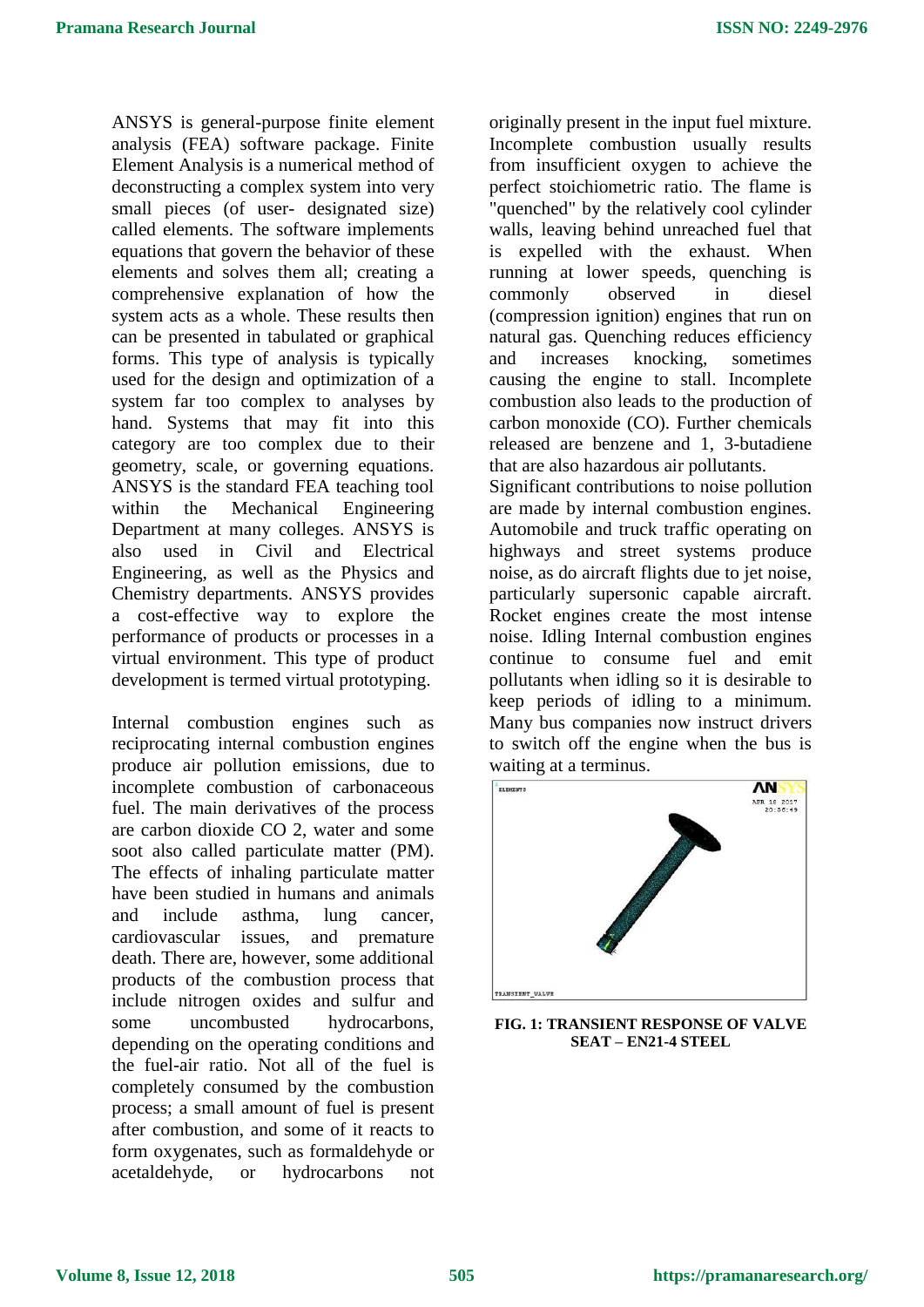

**FIG. 2: TEMPERATURE OF VALVE SEAT EN21-4 STEEL**



**FIG. 3: THERMAL GRADIENT OF VALVE SEAT – EN21-4 STEEL**



**FIG. 4: THERMAL FLUX OF VALVE SEAT – EN21-4 STEEL**



**FIG. 5: BI-METAL VALVE OF VALVE SEAT – EN21-4 STEEL**

### **TABLE.1: BI METAL**

| <b>Materi</b> | <b>Temperatu</b> | Gradie  | <b>Heat</b> |
|---------------|------------------|---------|-------------|
| al            | re               | nt      | flux        |
| <b>EN21-4</b> | 578              | 969.104 | 29.078      |
|               |                  |         |             |
| <b>EN52</b>   | 578              | 1227.12 | 36.814      |

**TABLE.2: SINGLE METAL**

| <b>Materi</b> | <b>Temperatu</b> | <b>Gradie</b> | <b>Heat</b> |
|---------------|------------------|---------------|-------------|
| al            | re               | nt            | flux        |
| <b>EN21-4</b> | 578              | 2260.54       | 15.822      |
|               |                  |               | 8           |
| <b>EN52</b>   | 578              | 1227.13       | 36.814      |

#### **V. CONCLUSION**

We designed the diesel engine exhaust valve by using the formulas. We have done the model for the designed model by using Pro/Engineer software. We conducted Transient thermal analysis at closing and opening condition using Bimetal and Single metal for the valve. We have also conducted thermal analysis. Thermal analysis of the exhaust valve shows that the maximum temperature of the exhaust valve occurs at the stem of the valve. By observing thermal analysis results, the results are shown as temperatures are same but heat flux is more for EN 52 material compare to the EN21-4. Here we are observing the results; heat transform rate is more for the EN52 material. So we have to conclude the EN 52 is the best material for valve compare to the EN 21-4. We have also done structural analysis on the valve. The stress valves are both are some but strain will be different. The deformation is more for the EN 52 material.